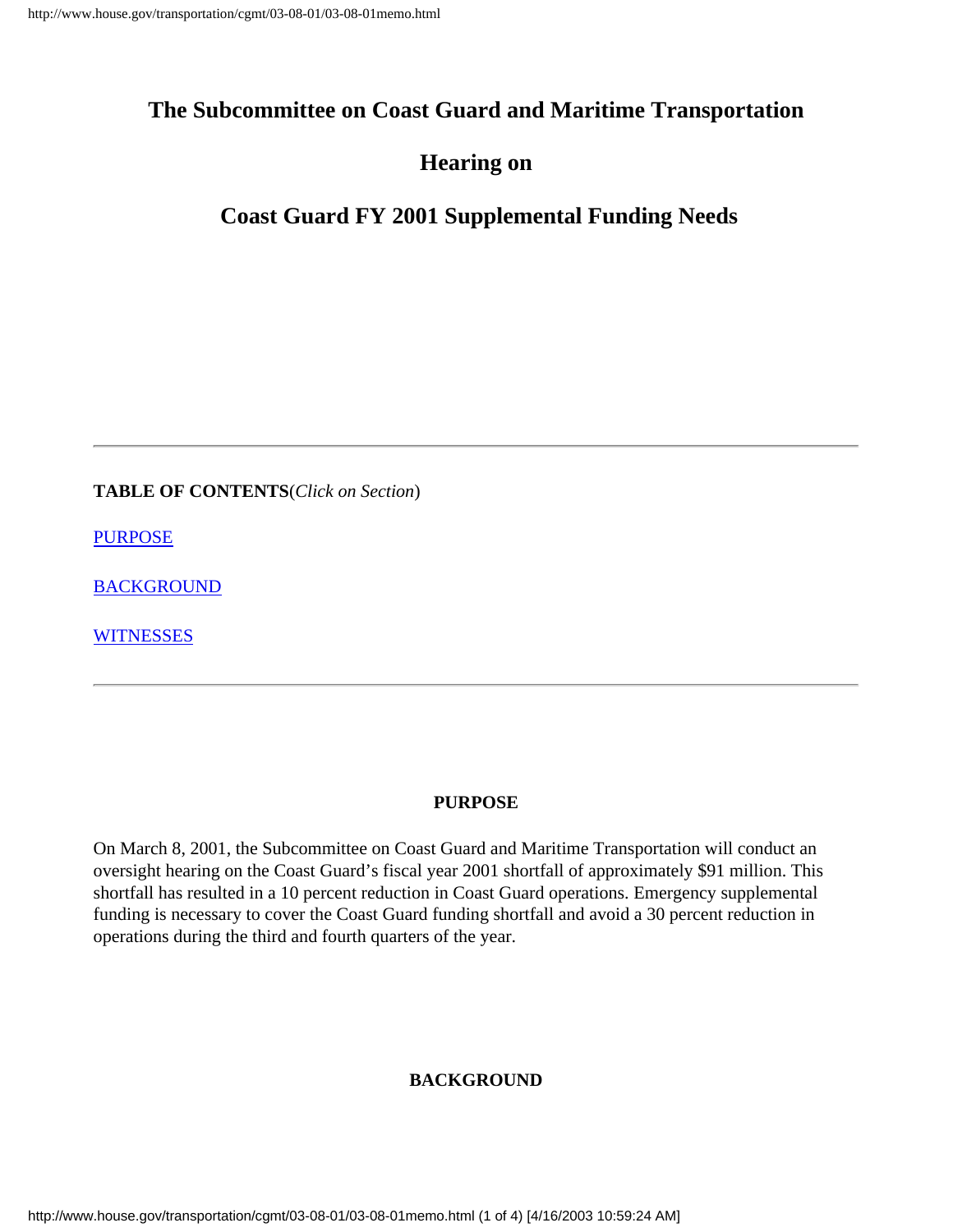### CRITICAL FISCAL YEAR 2001 COAST GUARD BUDGET SHORTFALL

In the past, the Coast Guard has deferred maintenance on vessels and shore facilities, cannibalized aircraft, and significantly increased the number of hours that personnel work to overcome budget shortfalls. However, the Coast Guard has deferred maintenance on its aircraft, vessels and shore facilities to the point that it is no longer able to sustain its typical level of operations.

During fiscal year 2001, the Coast Guard has diverted funds from its law enforcement operations to pay for unbudgeted cost increases related to new and expanded personnel entitlement programs enacted under the National Defense Authorization Act for Fiscal Year 2001, unanticipated fuel cost increases, and shortages of critical aviation spare parts. In February 2001, the Commandant authorized his Operational Commanders to reduce operations by 10 percent and is projecting a 30 percent nation-wide reduction in operations starting this April.

The Coast Guard has identified a \$91 million fiscal year 2001 funding shortfall comprised of:

- ❍ \$36 million for new and expanded entitlements enacted in the National Defense Authorization Act for Fiscal Year 2001.
- ❍ \$27 million for critical aviation spare parts.
- ❍ \$28 million for unanticipated Department of Defense fuel contract and utilities cost increases.

According to the Coast Guard, the current operational cutbacks are required to preserve search and rescue capability, critical personnel training, and contract obligations. The impact of a 30 percent operational reduction is a direct decrease in law enforcement activities, including drug and migrant interdiction as well as fisheries law enforcement. In addition, the reduced operational presence may increase response times to areas where search and rescue cases often occur such as fishing grounds and high traffic migrant areas.

The Coast Guard is requesting to be included in any Department of Defense emergency supplemental request submitted by the Administration.

#### ANALYSIS OF THE COAST GUARD'S BUDGET

Congress appropriated \$3.192 billion for Coast Guard Operating Expenses (OE) in fiscal year 2001, a \$336 million or 12 percent increase over the fiscal year 2000 appropriated level. This figure was \$7 million less than was requested by the previous Administration. While the requested level and appropriated level of funding was nearly identical, the National Defense Authorization Act for Fiscal Year 2001, which was enacted into law after the Department of Transportation Appropriations Act for Fiscal Year 2001, contained a number of expanded personnel entitlements which had not been included in the President's budget request.

In fiscal year 2000, the Coast Guard received \$700 million in emergency supplemental funding for increased pay, healthcare, and housing allowances required by the National Defense Authorization Act for Fiscal Year 2000, and to purchase six new C-130's and one Gulf-Stream aircraft.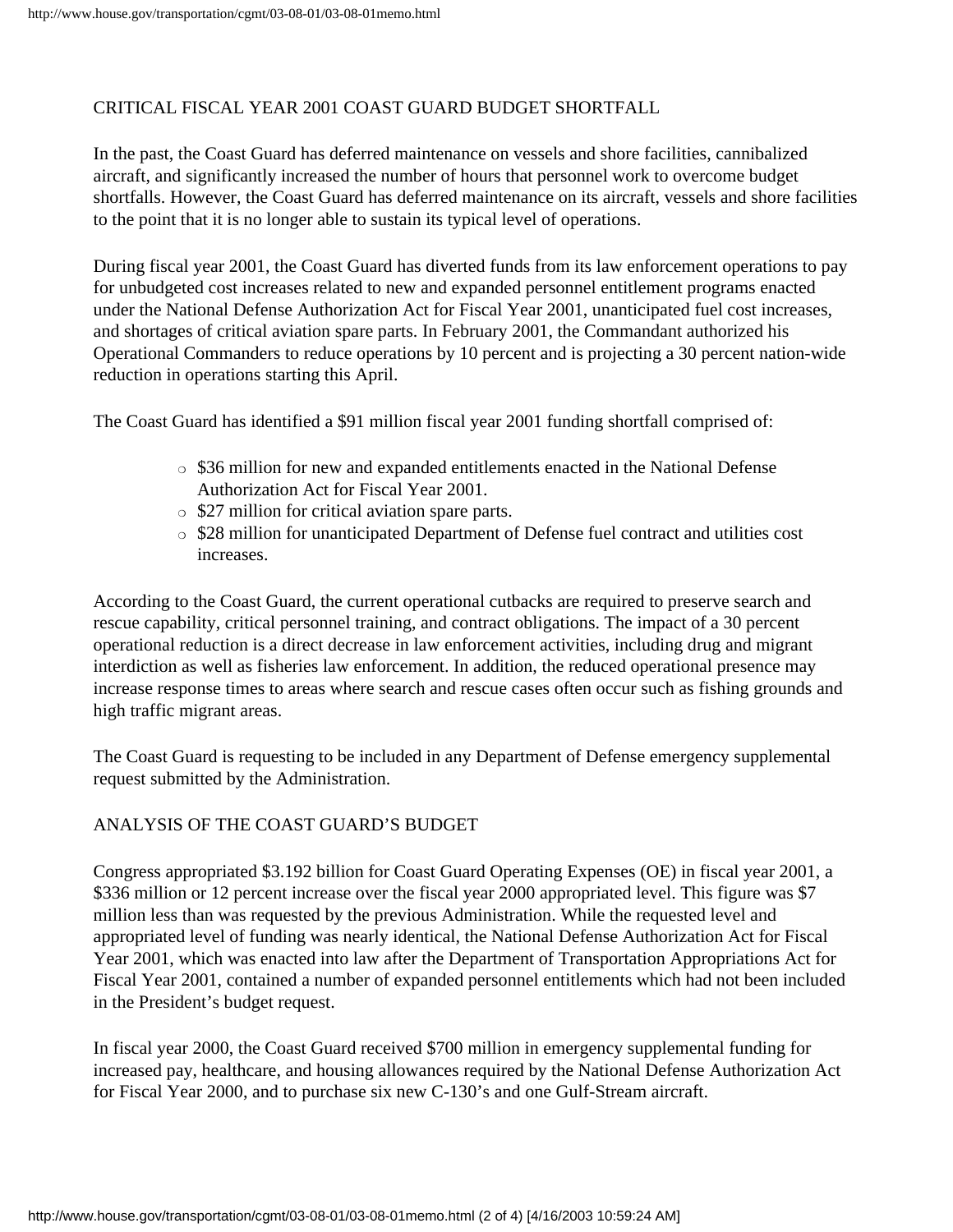The following table compares the fiscal year 1999, 2000 and 2001 appropriations (in millions of dollars):

| Major Coast Guard<br>Account  | Fiscal Year 1999 | Fiscal Year 2000 | Fiscal Year 2001 |
|-------------------------------|------------------|------------------|------------------|
|                               | Actual           | Enacted          | Enacted          |
| Operating                     | 3,045.0          | 2,856.0          | 3,192.0          |
| Expenses                      |                  |                  |                  |
| Acquisition,                  | 624.4            | 1,010.5          | 415.0            |
| Construction,                 |                  |                  |                  |
| & Improvements                |                  |                  |                  |
| Environmental                 | 21.0             | 16.9             | 16.5             |
| Compliance and                |                  |                  |                  |
| Restoration                   |                  |                  |                  |
| <b>Alterations of Bridges</b> | 37.6             | 14.9             | 15.5             |
| <b>Retired Pay</b>            | 672.5            | 730.3            | 778.0            |
| Reserve                       | 74.0             | 71.9             | 80.3             |
| Training                      |                  |                  |                  |
| Research, Test, and           | 17.0             | 19.0             | 21.3             |
| Evaluation                    |                  |                  |                  |
| <b>TOTALS</b>                 | 4,491.5          | 4,719.5          | 4,518.6          |

#### <span id="page-2-0"></span>**WITNESSES**

#### **PANEL I**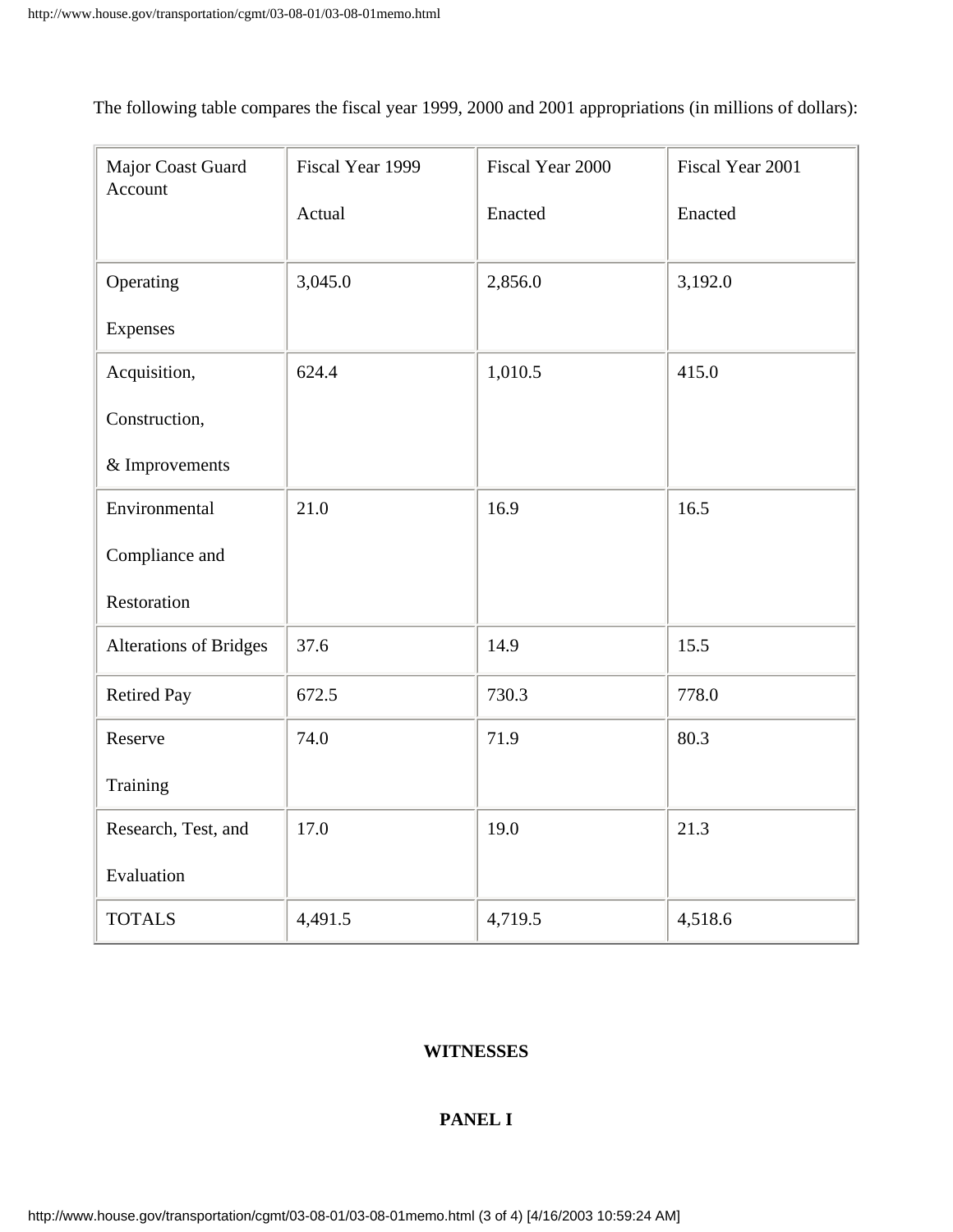#### [Admiral James M. Loy](#page-4-0)

Commandant United States Coast Guard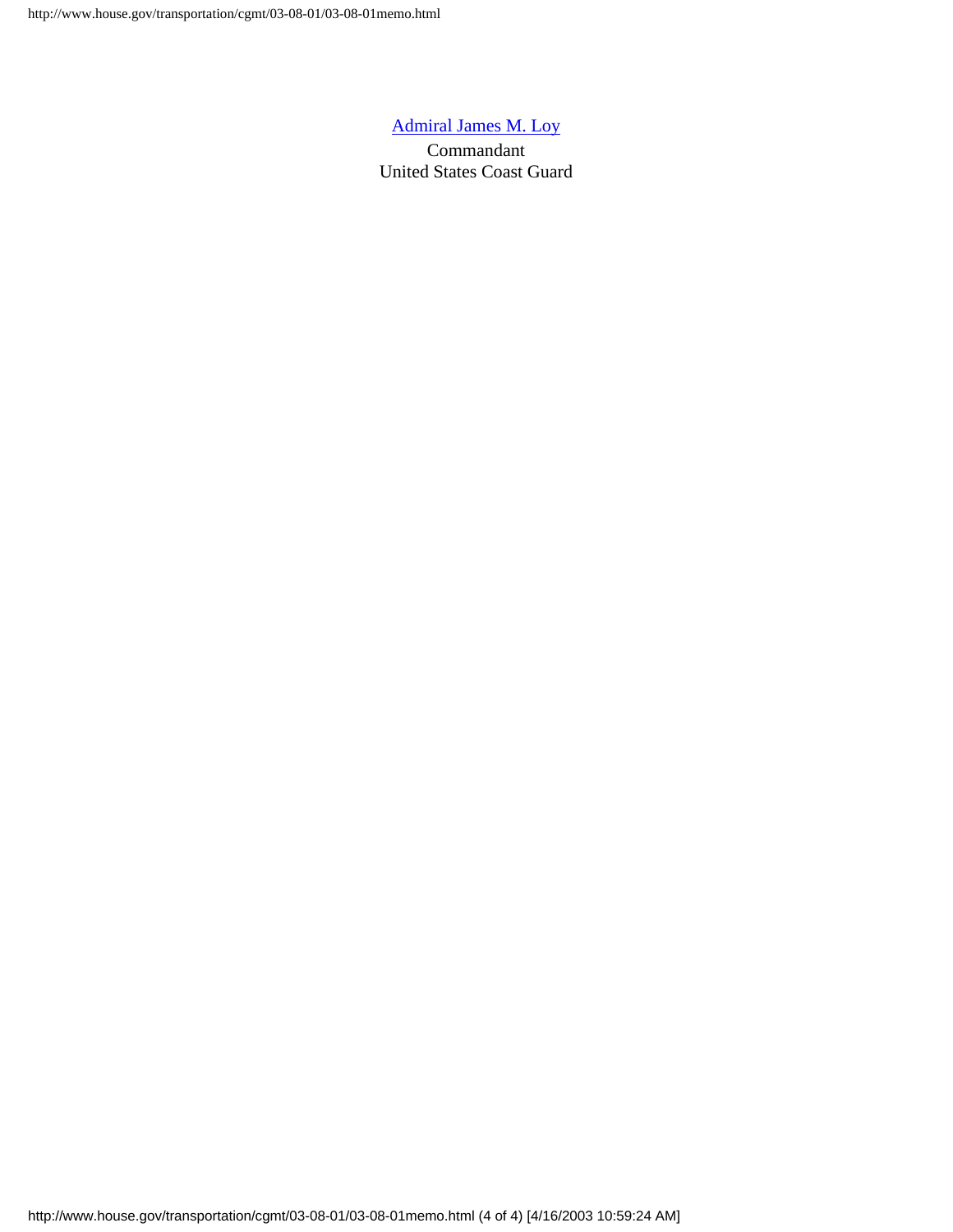### <span id="page-4-0"></span>UNITED STATES COAST GUARD

# STATEMENT OF

# ADMIRAL JAMES M. LOY

### ON

## COAST GUARD FISCAL YEAR 2001 SUPPLEMENTAL FUNDING NEEDS

### BEFORE THE

## SUBCOMMITTEE ON COAST GUARD AND MARITIME TRANSPORTATION

## COMMITTEE ON TRANSPORTATION AND INFRASTRUCTURE

## U.S. HOUSE OF REPRESENTATIVES

### MARCH 8, 2001

Good morning, Mr. Chairman and distinguished Subcommittee members. Thank you for allowing me the opportunity to appear before you today to discuss the status of Coast Guard's FY 2001 funding. First, let me thank you and this committee for your strong support last year for the President's FY 2001 Budget and for addressing the Coast Guard's FY 2000 operating expense requirements in the FY 2001 Military Construction Act. We look forward to your continued support for the Coast Guard and its important missions.

As you know, the FY 2001 appropriation bill provided a six percent increase in operating expenses over the previous year to cover additional personnel and operational costs. This FY 2001 funding level should permit the Coast Guard to save approximately 5,000 lives, seize approximately 80,000 pounds of cocaine, interdict approximately 3,000 illegal migrants, and prevent 130 foreign fishing vessel incursions into U.S. waters, as well as, continue our traditional missions such as maintaining Aids to Navigation and protecting our maritime environment. The Coast Guard will continue to wisely target our available resources to provide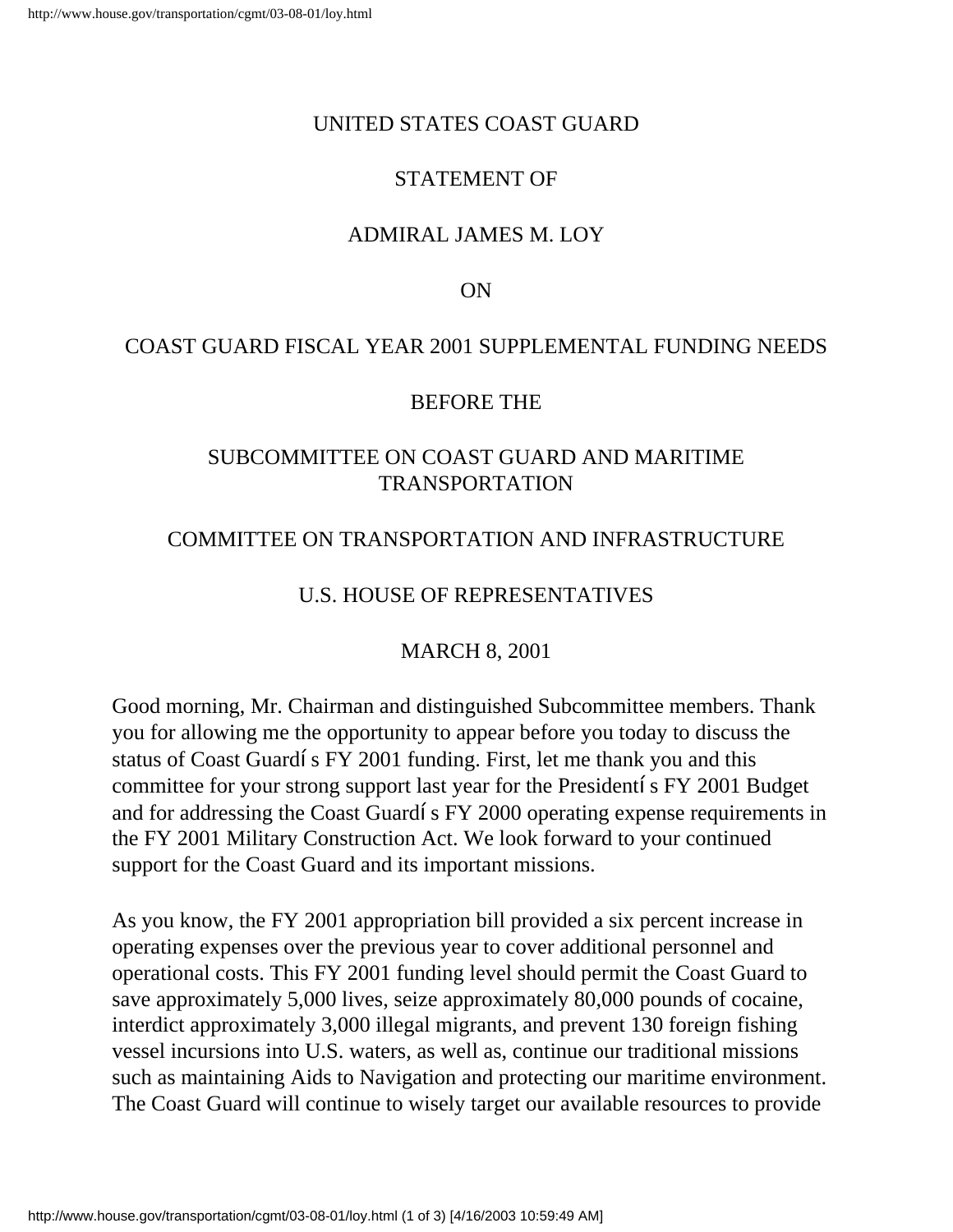the best possible service to the American public, as evidenced by last week's record seizure of 28,845 pounds of cocaine.

However, in FY 2001, two significant issues exist that have put pressure on the Coast Guard operations budget: new entitlements provided for all members of the Armed Services under the FY 2001 National Defense Authorization Act (NDAA), and rising energy costs.

First, the FY 2001 NDAA contained several important provisions to expand entitlements to service members in the areas of health care coverage, housing, and pay, among other items. These enhanced benefits are greatly appreciated by Coast Guard personnel. Meeting the costs associated with them, however, is an ongoing challenge for our budget since NDAA was enacted after the FY 2001 Transportation Appropriations Act, and so funding for these new provisions was not part of the President's Budget request.

Second, our energy costs have continued to grow well beyond the levels we projected last summer. Part of the problem stems from overall inflation in the energy market nationally. The other part of the problem for us stems from a Department of Defense contract price adjustment for fuel that was made after the President's FY 2001 Budget was submitted to Congress.

Our challenge now is to make budget adjustments for these increased costs that best balance our mission performance, especially our emergency response capability, without exceeding the budgetary resources provided to the Coast Guard for FY 2001. We have chosen to adjust Coast Guard operations tempo in certain missions as well as our operational support and depot maintenance plans. We hope these adjustments are sufficient to meet our increased expenses within appropriated funds.

I am very pleased that the President's FY 2002 Budget requests funding for the Coast Guard under the President's initiative to fully fund the Western Hemisphere Drug Elimination Act over five years. The Act authorizes funds for enhanced drug interdiction efforts, and this funding will also help support our Deepwater Project to recapitalize aging ships and aircraft that are important assets in our drug interdiction efforts. I ask for your support for the President's request.